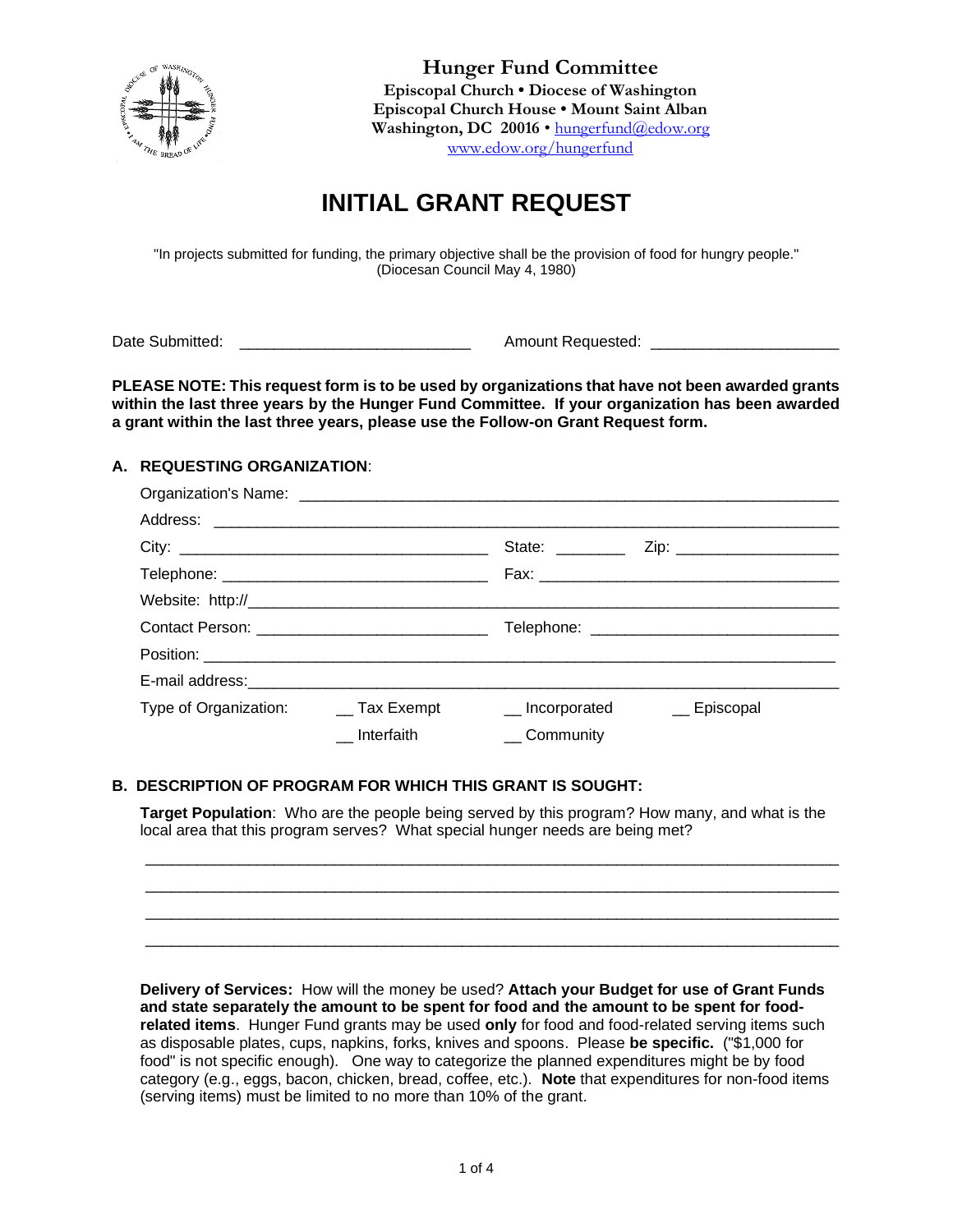Funds Management: How will the use of Grant funds be managed and supervised? By whom?

Urgency: Is this an emergency request? If so, please explain.

### C. RELATIONSHIP WITH THE DIOCESE:

Involvement of Episcopal Parishes: Which Episcopal Parishes (if any) are involved in the program? Please list in-kind donations and volunteer time contributed, etc. (Monetary donations should be listed below under Item 4: "Program Funding")

## **D. PROGRAM FUNDING**

Diocesan/Episcopal Funding: Has this program received a grant from the Diocese or other sources in the Episcopal Church within the last two years? If so, please list sources, year(s) and amounts.

Other Funding: Please list the other sources of funds for the program: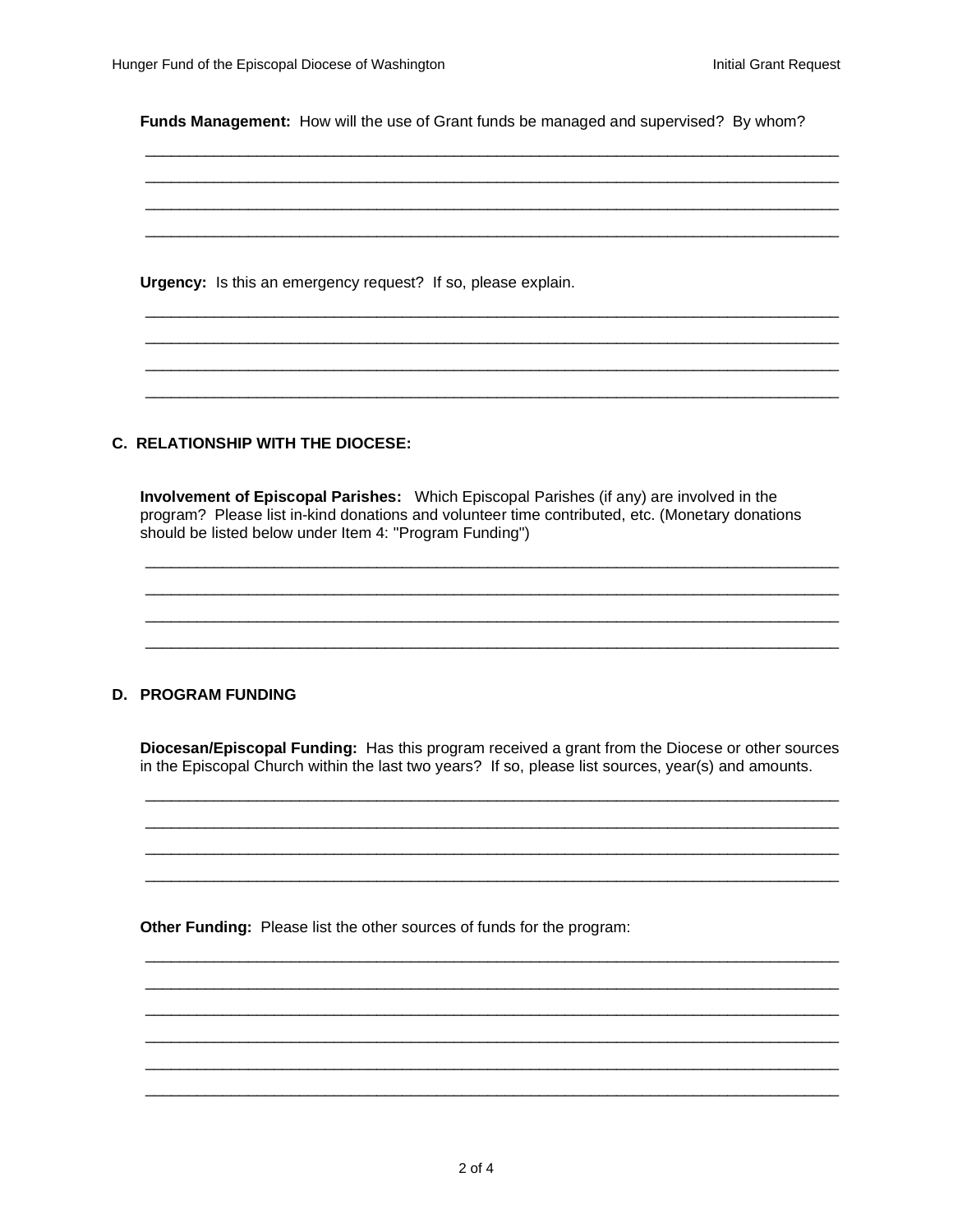|    | Future Plans: What are the organization's plans for future funding?                     |                                                                                                    |  |  |  |
|----|-----------------------------------------------------------------------------------------|----------------------------------------------------------------------------------------------------|--|--|--|
|    | E. ADMINISTRATIVE STRUCTURE OF THE PROGRAM:                                             |                                                                                                    |  |  |  |
|    | Person ultimately accountable for the use of Grant Funds (Rector, Senior Warden, Pastor |                                                                                                    |  |  |  |
|    | CEO):                                                                                   |                                                                                                    |  |  |  |
|    |                                                                                         |                                                                                                    |  |  |  |
|    |                                                                                         |                                                                                                    |  |  |  |
|    |                                                                                         |                                                                                                    |  |  |  |
|    |                                                                                         |                                                                                                    |  |  |  |
|    |                                                                                         |                                                                                                    |  |  |  |
| Е. | <b>REQUIRED ATTACHMENTS:</b>                                                            |                                                                                                    |  |  |  |
|    | Budget for use of Grant (as described under section B, "Delivery of Services")<br>1.    |                                                                                                    |  |  |  |
|    | 2.                                                                                      | Statement of purpose of the grantee organization. If incorporated, quote Articles of Incorporation |  |  |  |
|    | 3.<br>Form 501 3C showing non-profit status for the organization.                       |                                                                                                    |  |  |  |
|    |                                                                                         |                                                                                                    |  |  |  |
|    | Position:                                                                               |                                                                                                    |  |  |  |

# **G. SUBMISSION DETAILS:**

# **Please send your grant request to:**

Hunger Fund Grants Episcopal Church House Mount St. Alban Washington, DC 20016-5094

Please email **hungerfund@edow.org** with any questions.

Daytime Phone: \_\_\_\_\_\_\_\_\_\_\_\_\_\_\_\_\_\_\_\_\_\_\_\_\_\_\_\_\_\_\_\_\_\_\_\_\_\_\_\_\_\_\_\_\_\_\_\_\_\_\_\_\_\_\_\_\_\_\_\_\_\_\_\_\_\_\_\_\_\_

Date: \_\_\_\_\_\_\_\_\_\_\_\_\_\_\_\_\_\_\_\_\_\_\_\_\_\_\_\_\_\_\_\_\_\_\_\_\_\_\_\_\_\_\_\_\_\_\_\_\_\_\_\_\_\_\_\_\_\_\_\_\_\_\_\_\_\_\_\_\_\_\_\_\_\_\_\_\_\_\_

Date: \_\_\_\_\_\_\_\_\_\_\_\_\_\_\_\_\_\_\_\_\_\_\_\_\_\_\_\_\_\_\_\_\_\_\_\_\_\_\_\_\_\_\_\_\_\_\_\_\_\_\_\_\_\_\_\_\_\_\_\_\_\_\_\_\_\_\_\_\_\_\_\_\_\_\_\_\_\_

Signature of Preparer: \_\_\_\_\_\_\_\_\_\_\_\_\_\_\_\_\_\_\_\_\_\_\_\_\_\_\_\_\_\_\_\_\_\_\_\_\_\_\_\_\_\_\_\_\_\_\_\_\_\_\_\_\_\_\_\_\_\_\_\_\_\_\_\_\_\_

Signature of Rector/Senior Warden/CEO: \_\_\_\_\_\_\_\_\_\_\_\_\_\_\_\_\_\_\_\_\_\_\_\_\_\_\_\_\_\_\_\_\_\_\_\_\_\_\_\_\_\_\_\_\_\_\_\_\_\_